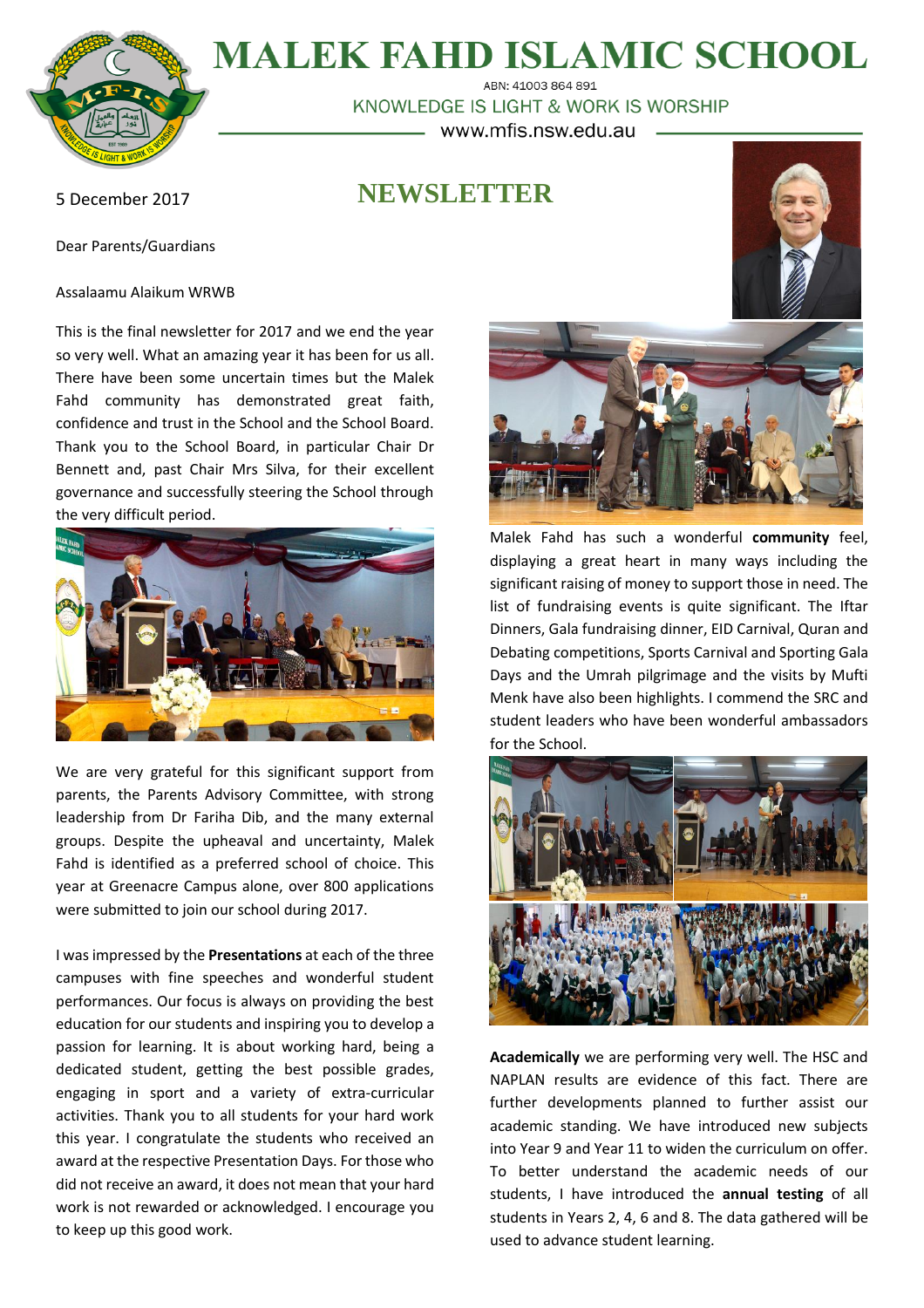

The appointment of additional **Learning Support Teachers** and **Teacher Aides** will further assist the educational needs of our Secondary and Primary students. To assist literacy development, from 2018 **English** will be **streamed** in Years 7 and 8 and **Arabic** will be **streamed** from Years 1 to 10. Next year we will have greater involvement in reading with programs such as DEAR and the **Premier's Reading Challenge**. We are expanding our technology, upgrading our hardware, replacing some 400 computers over a four-year period, have an additional computer lab, iPads, inter-campus visual conferencing and an upgrade of internet service.

During the extended holiday break there will be a number of upgrades at each of our Campuses. This will include technology upgrade and painting of each campus, the laying of synthetic turf at Hoxton Park and fencing and painting of the playground at Beaumont Hills.

We are aware that for 2019 there will need to be further buildings at Beaumont Hills to accommodate our students. We will begin this process during 2018.

During the holidays, the 2018 School calendar will be placed on the website. We are beginning the long process of developing a girls' summer uniform. The Heads of Campus have distributed the required **stationery list** to your child for purchasing in time to begin school. This list has been placed on the School website.

**Reports,** I am in the process of reading each report*.* Reports not given out by Wednesday will be posted home.

Next year will be the 30<sup>th</sup> Anniversary of Malek Fahd; a time to celebrate our amazing school and plans are underway for the celebrations.

In a recent Newsletter, I foreshadowed a significant number of additions to the leadership structure of the school. One key area is Wellbeing (welfare), Kindergarten to Year 12, for the three campuses. Our current Welfare staff have done a brilliant job but they need support.

There will be Heads of Wellbeing, Welfare Co-ordinators and Year Advisors. For Greenacre Secondary there will now be 16 instead of 4 staff directly involved in the wellbeing of our students. Part of the restructure includes the introduction of a daily Home Room period where the Home Room teacher will meet with students to discuss issues, implement pastoral care programs to develop confidence and leadership skills. I have appointed Mr Ali Dib as Head of Campus, Greenacre. His key focus will be the successful and smooth day to day operation of the Secondary Campus. We are expanding the Secondary cocurricular sporting program at Greenacre and I have appointed Ms Mitchell (girls) and Mr Merhi (boys) to lead this expanded program. We want students to take up the opportunities offered them to develop their sporting skills. A list of leadership positions for 2018 is listed below.

Applications have been lodged for the development of Before and After School and Holiday Care services at each of our campuses. I am focused, too, on developing Preschools at each of our Campuses and re-establishing the Malek Fahd Alumni.

This year we farewell several staff and wish them well in their new journey. This includes Mr Singh. In thanking him for his many years of faithful service, we wish him well in his new leadership position.

I have often said that it takes a village to grow a child, well I can tell you it takes a terrific team to run a dynamic and leading school. I thank Senior Executive Mr Ahmed and Mr Marsh, Heads of Campus Mr Dib, Ms El-Ahmad, Ms Khan, Mr Lord and Ms Kassem, Sheikh Fawaz and the ten other Sheikhs attached to each Campus, Welfare Coordinators Mr Singh, Mr Khoder, Ms Parker and Ms Kbbar, Curriculum leaders, teachers and our wonderful administration staff across all three campuses. Thank you teachers for what you do every day to meet the needs of the students in your care.

Late last term we said farewell to our wonderful Year 12 students. We wait with anticipation for their results in the next few weeks.

#### **Leadership 2018**

**Greenacre Head of Campus:** Mr Ali Dib **Hoxton Acting Head of Campus(Term**1**):** Mr Stephen Lord

**Primary Curriculum Coordinator:** Ms Hibba Mourad

#### **Year Curriculum Coordinators:**

Greenacre: Ms Aqifa Bassett Uddin, Ms Dianne Sofios, Ms Iman Halbouni, Assma Skaf.